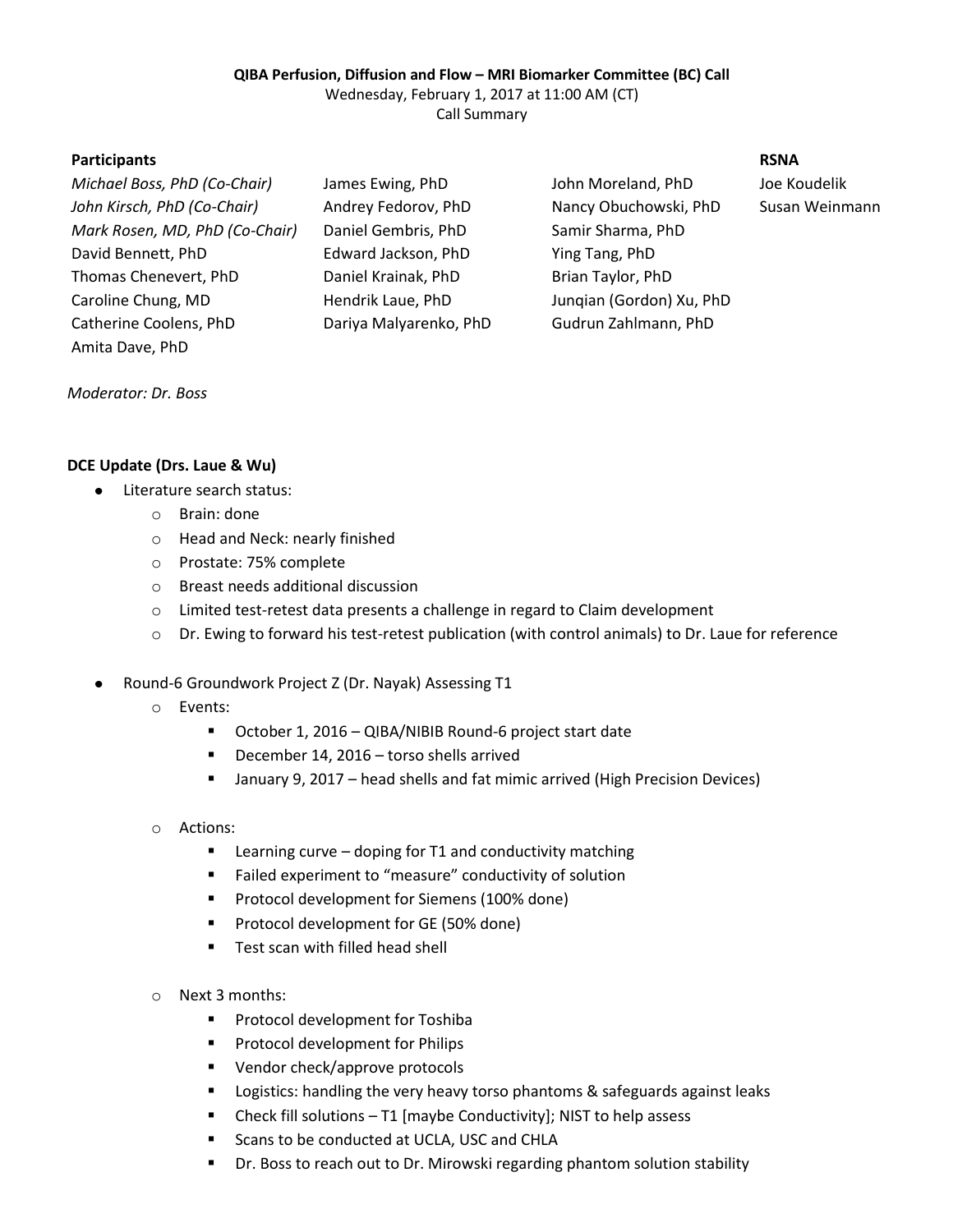- Profile writing progress:
	- o Literature search results to be included in the DCE Profile
	- o Actors for section 3 to be defined
	- o Sections 3 and 4 to be completed in February 2017
	- o Because the purpose of groundwork is to assist in Profile development, it was recommended that resulting data from Round-6 groundwork project is incorporated into the DCE Profile before entering "Public Comment Stage" as defined on the QIBA Wiki at: [http://qibawiki.rsna.org/index.php/QIBA\\_Profile\\_Stages](http://qibawiki.rsna.org/index.php/QIBA_Profile_Stages)
	- o Profile review process described on the QIBA Wiki at:

[http://qibawiki.rsna.org/index.php/Review\\_Process](http://qibawiki.rsna.org/index.php/Review_Process)

- Subject Matter Experts (SMEs) to focus on specific sections
- **•** Others to review overall document for consistency
- **PDF-BC members vote by e-ballot to approve release for public comment after review period** of  $2 - 4$  weeks
- **MR Coordinating Committee voting members to complete a ballot to approve the Profile for** public comment
- Details on the voting process can be found on the QIBA wiki at: [http://qibawiki.rsna.org/index.php/Voting\\_Process](http://qibawiki.rsna.org/index.php/Voting_Process)

# **"Importance of Test-Retest Studies in Quantitative Imaging" - White Paper on Reproducibility Study Needs**

- Effort is motivated by the dearth of papers that are able to support DWI claim statements
- There is paucity in published test-retest data and inconsistency in how the data are collected and presented, especially in some submodalities like DCE
- The white paper is to communicate the need for more published test-retest data, especially patient data, with a proper statistical approach to address the literature gaps across organs and submodalities
- $\bullet$ The goal is to standardize how the data are collected, analyzed and reported to be most useful for Claim development across various QIBA Profiles
- Enough similarity exists across modalities regarding data reporting to render this useful for developing Profile Claims
- Document draft includes:
	- o Introduction drafted by Dr. Chung
	- o "Why Repeatability" section drafted by Dr. Obuchowski
	- $\circ$  Steps for calculating standard deviation (wSD) and coefficient of variation (wCV) so that user will know how to calculate these elements before designing a study
- To be drafted:
	- o Instructions for designing a test-retest study
	- o Examples of issues and possible solutions investigated by QIBA groups
- Dr. Dave to share paper/review article authored with Drs. Schwartz, Nunez and Jambawalikar
- To approach leaders in other modalities regarding issues that they have encountered
- Ad hoc call to be scheduled with Drs. Kinahan, Laue, Chung, Obuchowski Boss, et al. to discuss importance of test-retest data from the nuclear medicine perspective